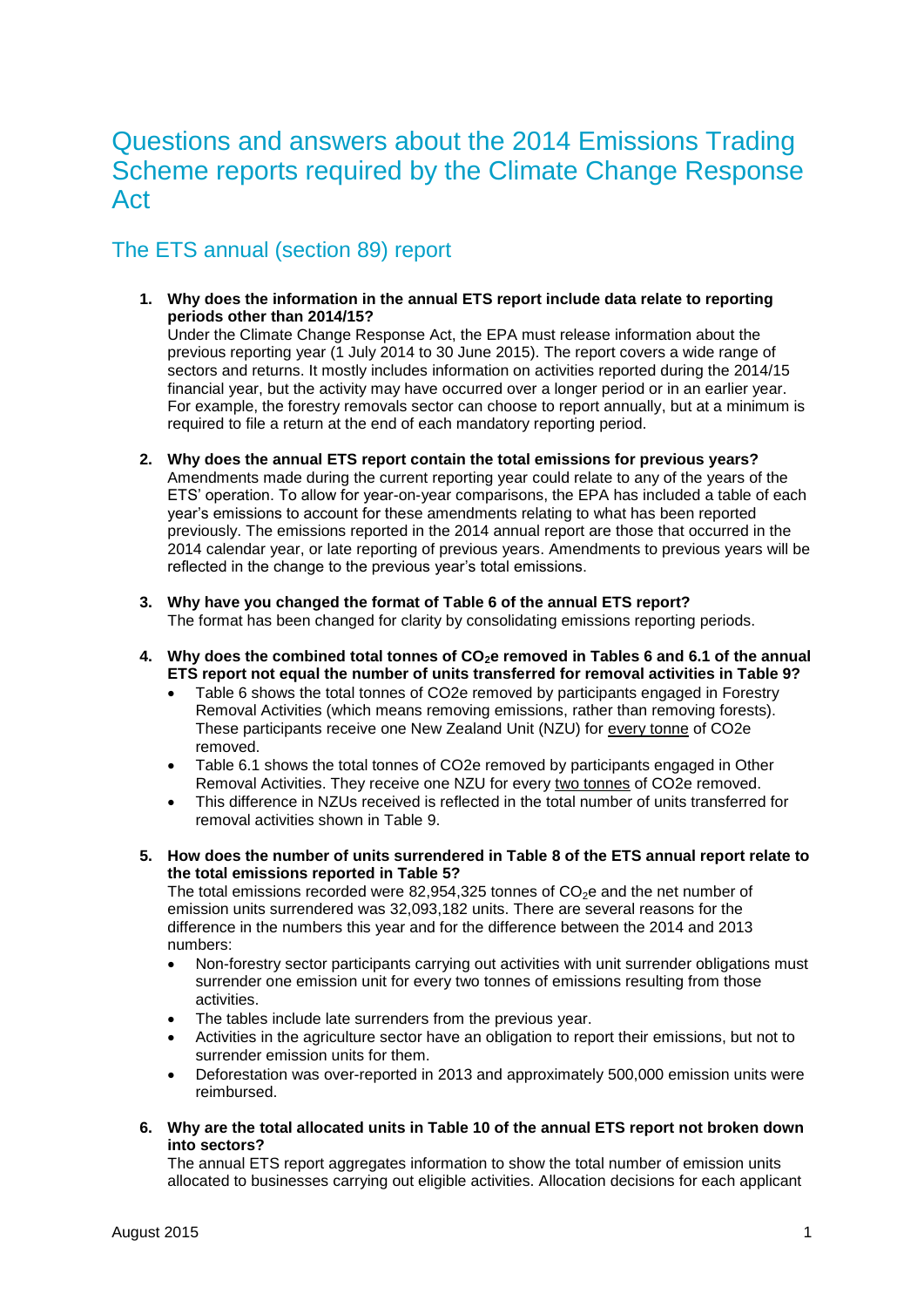are made public on the Climate Change website (www.climatechange.govt.nz) and in the New Zealand Gazette.

**7. How does the total dollar amount surrendered in Table 11 of the annual ETS report relate to emission units?**

The Climate Change Response Act allows participants to meet their emissions surrender obligations by surrendering emission units, paying \$25 per emission unit, or a combination of the two. In 2014, participants opted to pay a total of \$600 rather than surrender 24 emission units to meet their obligations.

#### The synthetic greenhouse gas levy (section 250) report

- **8. How is the synthetic greenhouse gas levy set?** The synthetic greenhouse gas (SGG) levy is set out in the Climate Change (Synthetic Greenhouse Gas Levies) Regulations 2013. The regulations specify which products are subject to the levy and the levy amounts. Levy rates are calculated as set out in the Climate Change Response Act 2002.
- **9. What happens to the money?** All money collected is paid to the Ministry for the Environment on behalf of the Crown.

### NZ ETS 2014 – Facts and figures

**10. On page 2, why has the figure given for total units surrendered in 2012 changed significantly from the figure quoted in the NZ ETS 2013 – Facts and figures?**

The table below Figure 1 in the 2014 Facts and figures shows a significant shift in the total units surrendered that relate to emissions in the 2012 calendar year when compared to that reported in the 2013 Facts and figures. This change is related to a flaw in the way in which post-1989 forestry emissions have previously been associated to the relevant calendar year. In previous years, some post-1989 activity has been incorrectly associated with periods later than the activity took place. This flaw has been corrected in this year's reporting, and also explains the differences between the 2014 and 2013 Facts and figures reports in the Figure 5 forestry values corresponding to 2012 post-89 forestry emissions.

**11. Why are estimated pre-1990 forest land that did not receive an allocation, and estimated post-1989 forest land not currently registered in the ETS, in Figure 3 different from previous years?** 

Numbers are estimates and are regularly revised using the most up-to-date information available. This year's figures reflect the most up-to-date information available at the time of preparing this report.

#### **12. Why is Figure 4 different from previous years?**

In previous years, national afforestation and deforestation information was reported in Figure 4. This year, only the information specific to the ETS is reported. This includes the area of registered post-1989 forest land and notified deforestation of pre-1990 forest land in the ETS. For further afforestation and deforestation information, refer to the National Inventory Report, Manley Deforestation Survey or the National Exotic Forest Description (NEFD).